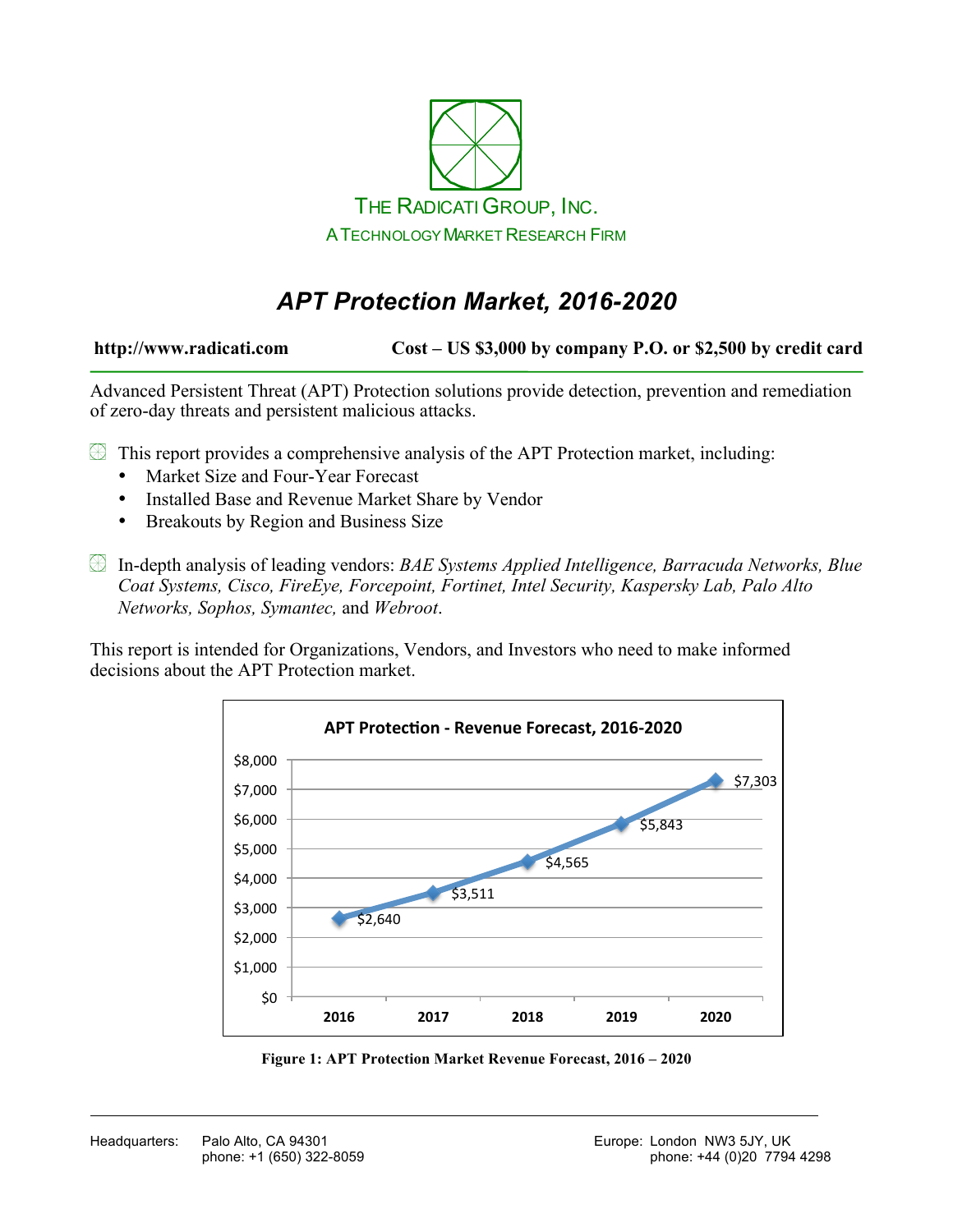## **TABLE OF CONTENTS**

| <b>SCOPE</b> |  |
|--------------|--|
|              |  |
|              |  |
|              |  |
|              |  |
|              |  |
|              |  |
|              |  |
|              |  |
|              |  |
|              |  |
|              |  |
|              |  |
|              |  |
|              |  |
|              |  |
|              |  |
|              |  |
|              |  |
|              |  |
|              |  |
|              |  |
|              |  |
|              |  |
|              |  |
|              |  |
|              |  |
|              |  |
|              |  |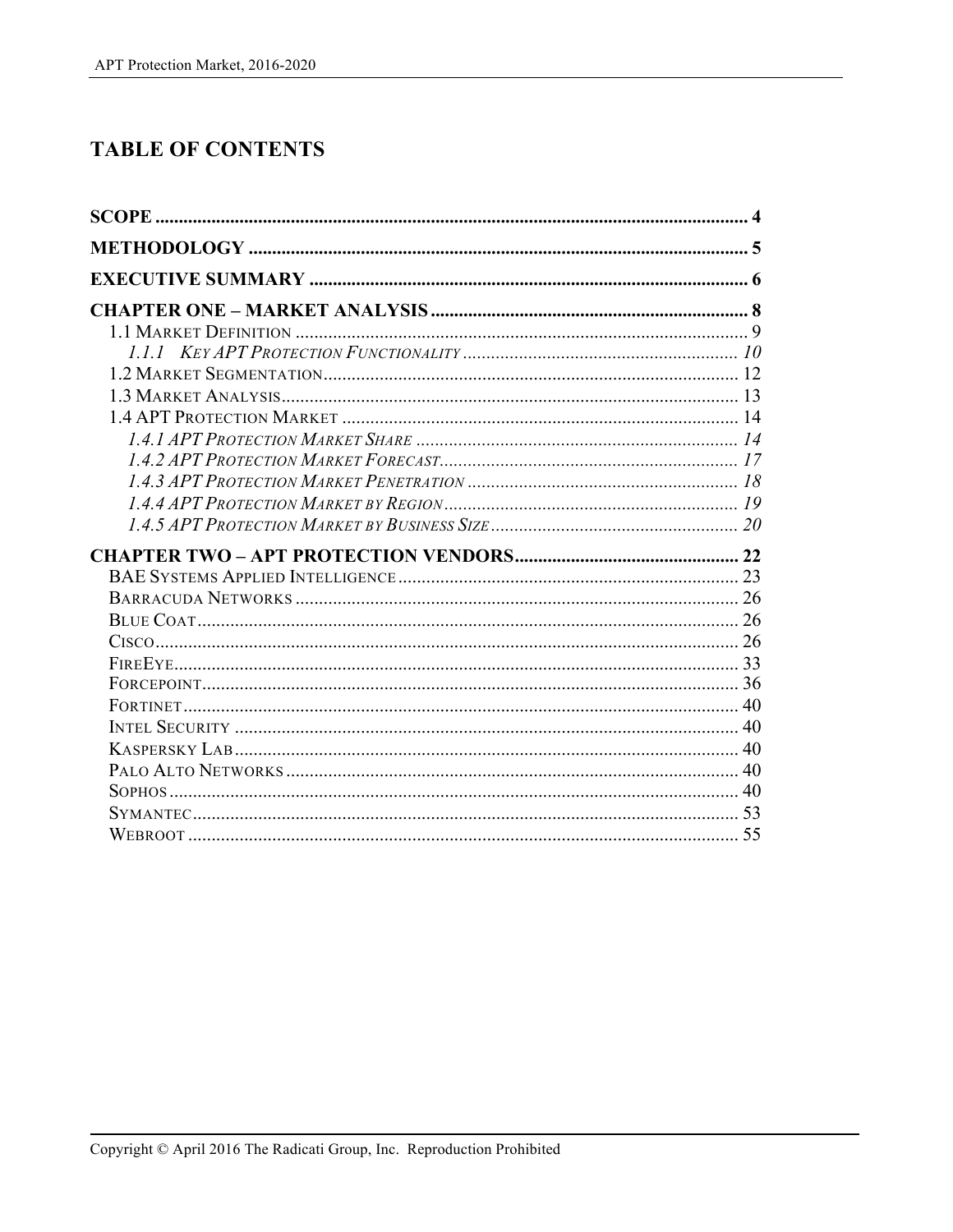#### **LIST OF FIGURES**

### **LIST OF TABLES**